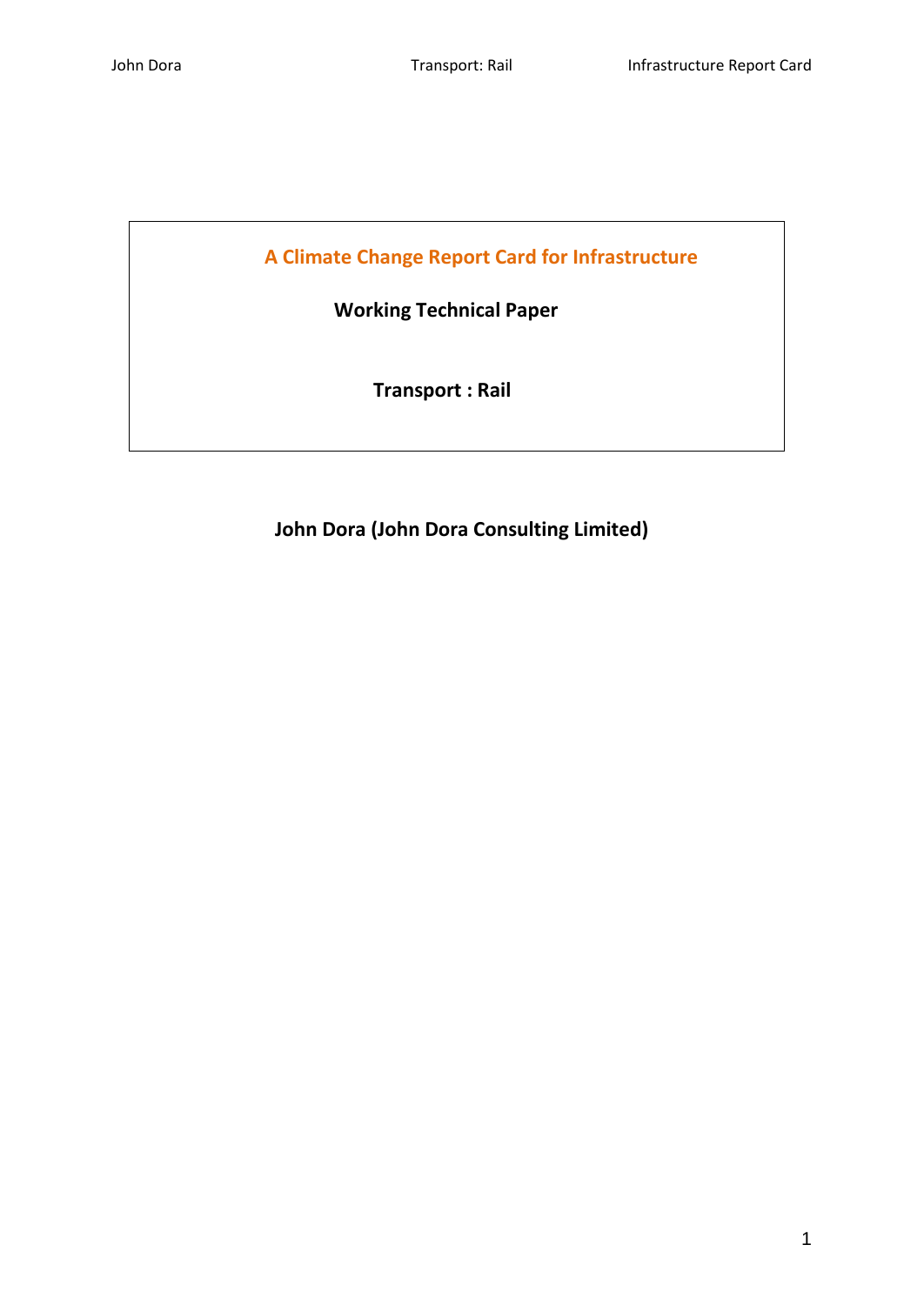### **Highlights and key messages**

Rail studies into climate change impacts identify significant changes to infrastructure operations on the UK rail transport system, owing to a projected warmer climate generally and wetter winter weather.

Concerning a warmer future climate, there is likely to be:

- A marked difference in climate, north/ south across the country;
- An increase in track buckling owing to hot weather, more so in the south and east;
- An increase in the number of days where track maintenance cannot be carried out;
- An increase in overhead power cables sagging in hot weather; and an attendant increase in 'dewirement' risk;
- An increased exposure of staff to heat stress;
- Fewer cold snow and ice days; and
- Issues with air quality in urban areas through the urban heat island effect.

Concerning wetter winter weather, there is forecast to be:

- A higher incidence of river flooding, increasing the possibility track inundation and of scour affecting river bridges' stability; and
- An increased incidence of landslips occasioned by prolonged or intense rainfall.

Comprehensive baselining of current climate conditions against asset behaviour generally, has not been undertaken.

Confidence in the climate change science is seldom high.

Gaps and uncertainties are apparent in the science as regards the granularity of spatial detail and the prediction of extremes – future conditions are stated mostly as averages in the UKCP09 projections. There are significant uncertainties in the predictions for wind, humidity and lightning.

Hard adaptation measures and plans per-se are not strongly evident across all aspects of the railway system, however there is evidence that Network Rail is preparing site-specific resilience measures for each of its eight routes.

Priorities should be to:

- Improve the confidence and availability of climate projections to suit the analysis needs of the infrastructure systems affected;
- Investigate whether new infrastructure-related metrics are required to facilitate better operational management and research;
- Establish baseline, and future, impacts, operating costs and economics of adaptation, across a wide set of asset types;
- Integrate research and analysis work, under a 'systems thinking' evidence-based framework;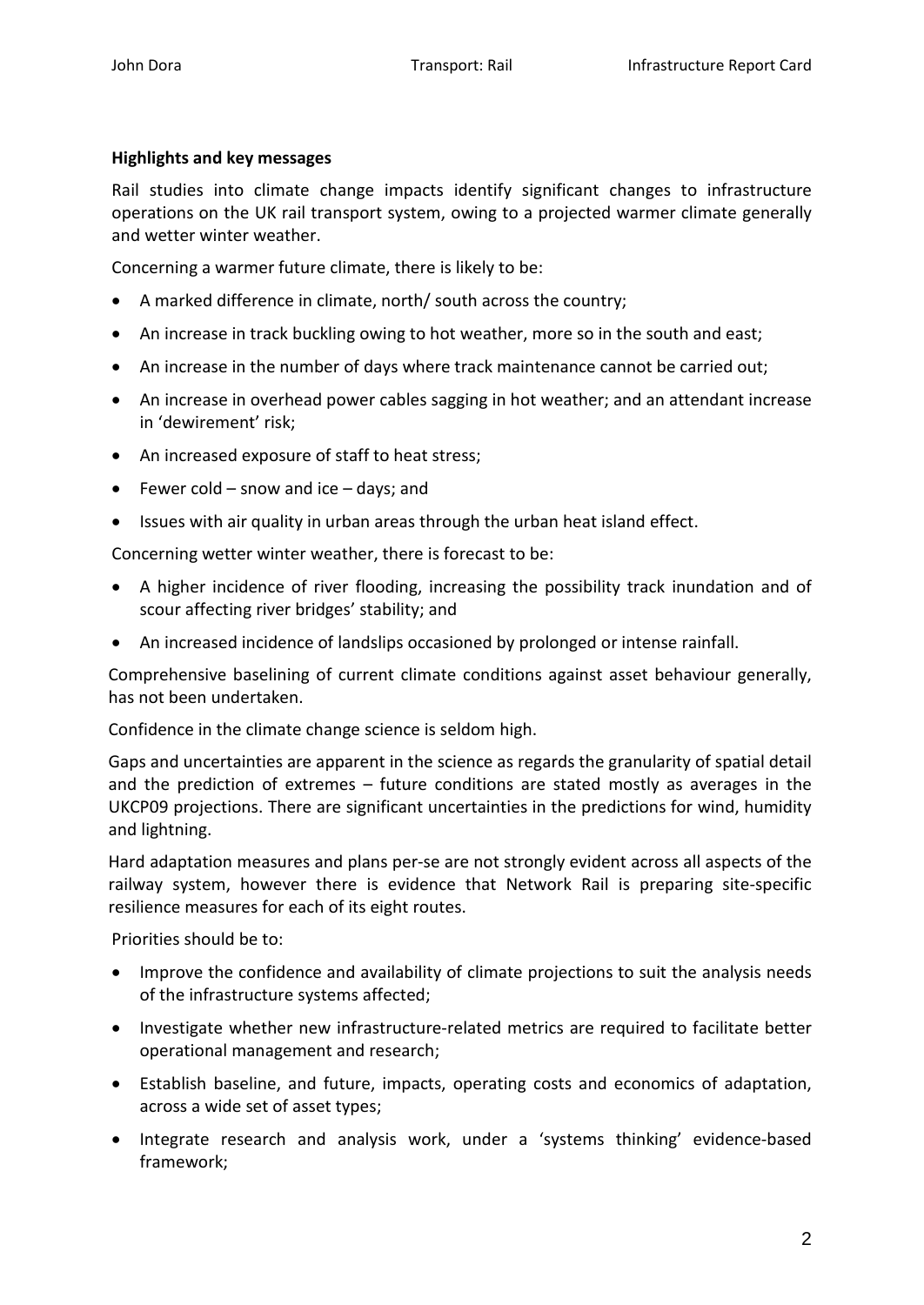• Improve and embed the knowledge and understanding of climate change impacts at local/ asset and strategic/ route levels.

This would ideally involve other parts of the infrastructure sector owing to the way that infrastructure systems are interdependent.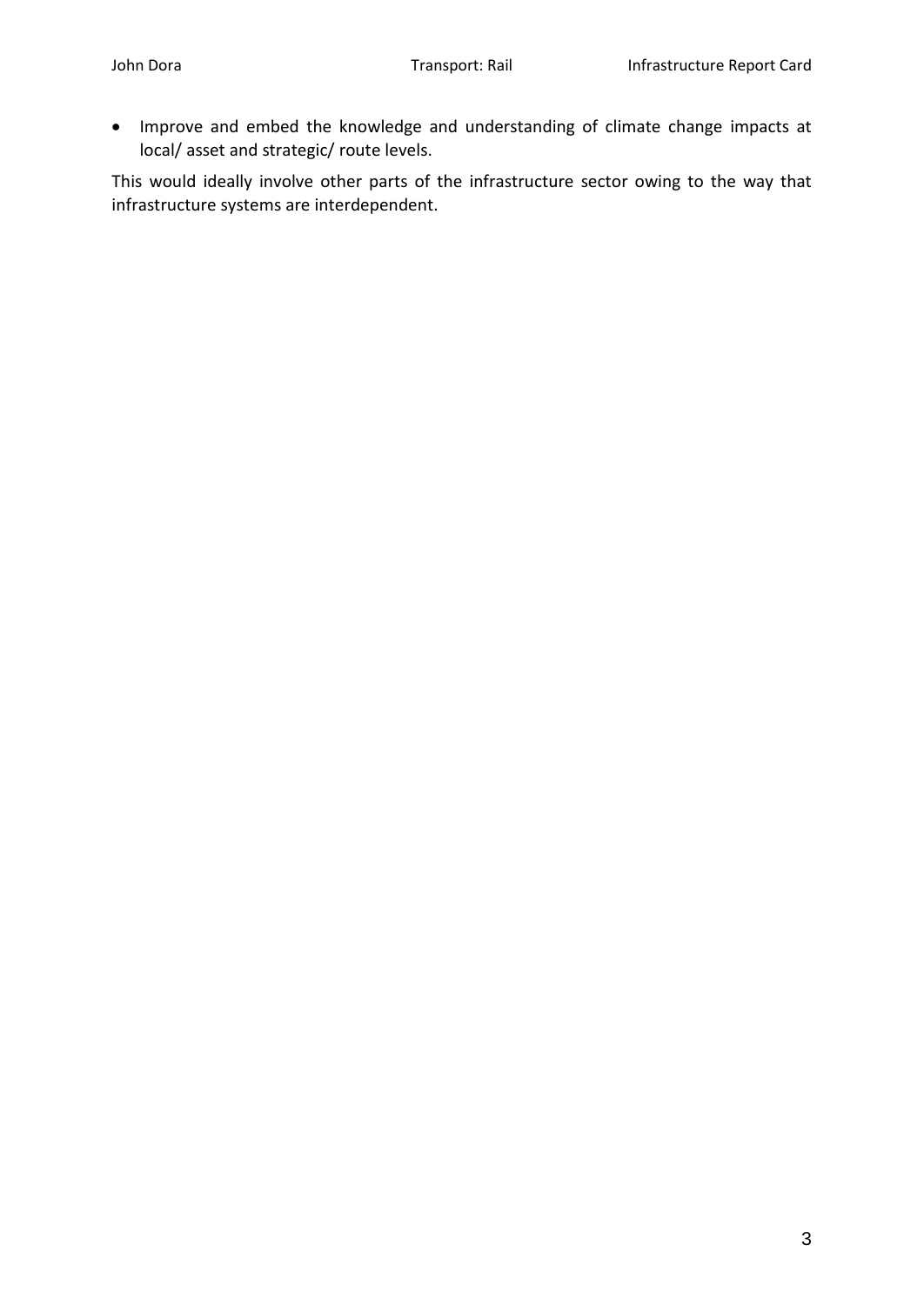### **1. Introduction**

### UK railway infrastructure and its operation

This report discusses the 'main line' railways in the UK, which include Network Rail's system on the British mainland; Northern Ireland's 'Translink' network; and London Overground. Other railway infrastructure in the UK include urban tramways and underground networks such as those in Manchester, Leeds, Nottingham, Glasgow and London.

The term 'infrastructure' encompasses railway tracks, track supporting structures (bridges and culverts, embankments), earthwork cuttings, trackside structures and equipment including those for signals and overhead power lines, and drainage.. Network Rail, by far the largest railway infrastructure owner in the UK, has assets comprising some 38,000 bridges and tunnels, around 2,500 stations and over 20,000 miles of track. Parts of the Network Rail system date back to the [1](#page-18-0)820s<sup>1</sup>.

The main line network is a 'system of systems' where a variety of sub-systems operate or are operated to permit the whole to perform its task of transporting people or freight. Between 2009 and 2013, passenger traffic on Network Rail infrastructure increased from 50.4 to 59.2 passenger-KM per year while freight train mileage has fallen from c. 43,000KM to c. 40,000KM<sup>[2](#page-18-1)</sup>. Each railway sub-system can be thought of as a collection of assets and components some of which have particular behavioural characteristics when impacted by weather. These sub-systems can exhibit dependence upon each other, and on externalities such as power supply and ICT<sup>[3](#page-18-2)</sup>. Existing sub-systems are known to be vulnerable to extreme weather, particularly the landslip vulnerability of earthworks, and earthworks are receiving attention through a 20% increase in investment levels in earthworks and drainage resilience measures during the current five-year regulatory control period (CP5), which started in April  $2014^4$  $2014^4$  $2014^4$ .

Train service reliability is dependent, inter alia, upon the resilience of the infrastructure to external impacts such as extreme weather. Safety controls can require operations to be restricted when weather-related hazards are forecast<sup>[5](#page-18-4)</sup>, normally this is by reducing train speeds or by suspending services, and occasionally line closures can be imposed. Climate change is likely to mean more frequent occurrences of weather-related hazards and a reduction in rail service reliability, all else being equal, as safety measures are invoked more often.

#### Overview in the context of UKCP09 scenarios

UKCP09<sup>[6](#page-18-5)</sup>medium emissions scenarios for the 2040s were used for the RSSB railway climate change analyses in the T925 Tomorrow's Railway and Climate Change Adaptation (TRaCCA) project<sup>[7](#page-18-6)</sup>. The UKCP09 projections of increased temperatures, increased rainfall in winter and reduced rainfall in summer, increased storminess, sea level rise, and wind have all been examined for their potential impacts on railway infrastructure. However this has been with varying degrees of success owing in part to the uncertainties evident in the science and, as mentioned in the first T925 TRaCCA report, the paucity of relevant infrastructure data available<sup>[8](#page-18-7)</sup>; whilst heat impacts and increased precipitation have been examined in some detail in T925 TRaCCA, the outputs have necessarily been at regional and national level.

#### Rail-related research and reporting

Rail-related fact-finding and research was first undertaken by RSSB in 2003 to identify vulnerabilities to current and future weather patterns<sup>[9](#page-18-8)</sup>. A report into specific sea-level rise impacts on coastal railways followed in  $2008^{10}$  $2008^{10}$  $2008^{10}$  and since 2009 the main line network has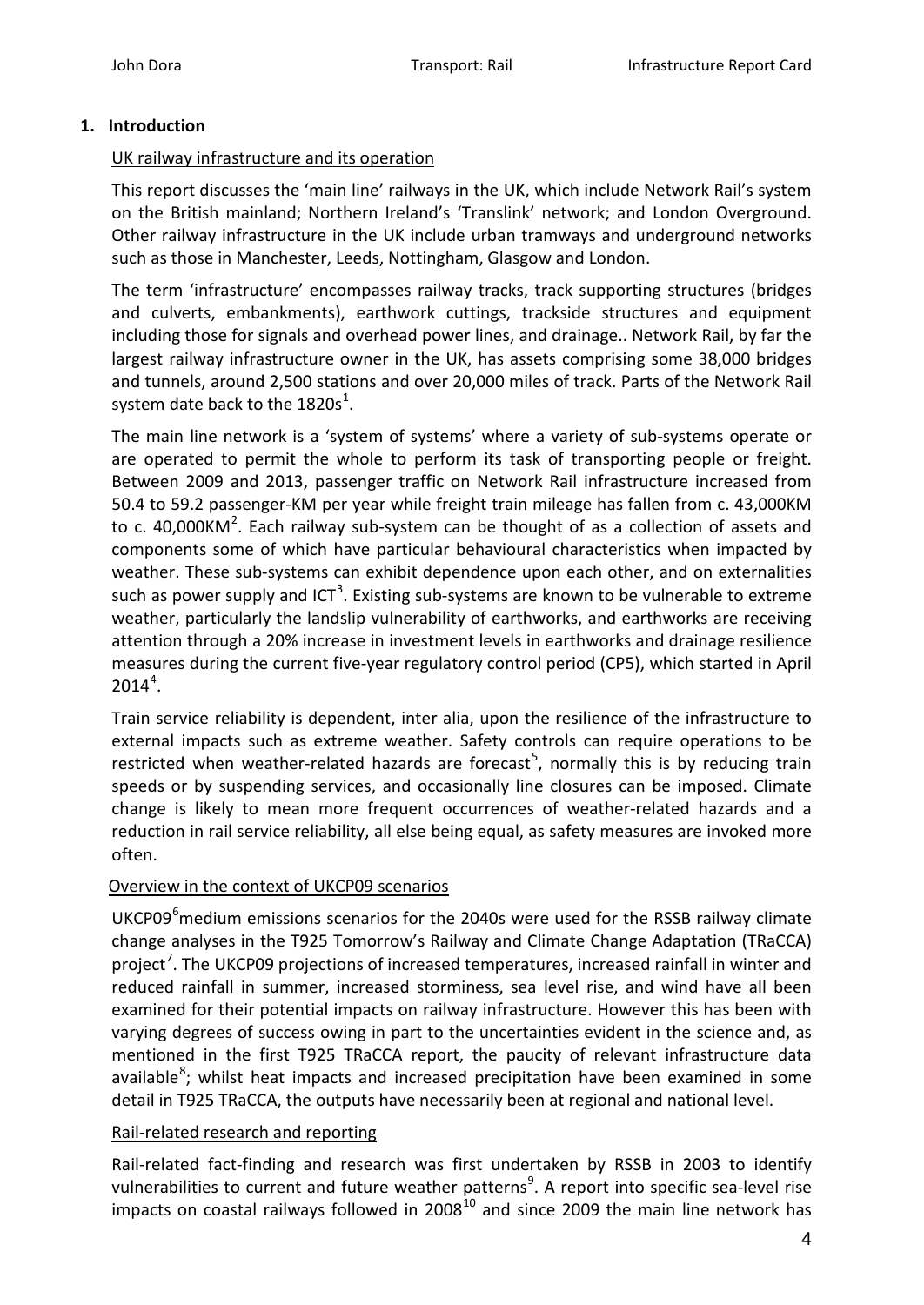been subject to studies on the potential impacts on safety and performance of climate change, with assistance from the UK Met Office and with reference to nine Regional Climate Models. These are the RSSB and Network Rail co-funded 'T925 TRaCCA' project, and a subsequent set of work (known as T1009 TRaCCA), which proposes staged outputs until 2016<sup>[11](#page-18-10)</sup>. T1009 TRaCCA features in the Government's National Adaptation Programme<sup>12</sup>.

Other individual studies or reports on self-contained railway systems or sub-systems have been undertaken; TfL's and Network Rail's 'Adaptation Reports' for Government<sup>[13](#page-18-12)</sup>, Dawson's PhD thesis of the impact of sea level rise on the London – Penzance Railway.<sup>[14](#page-18-13)</sup> and Dobney's PhD thesis on track management regimes<sup>[15](#page-18-14)</sup> are examples of studies mentioned later in this report.

Published research projects and reports have been found to focus on impacts affecting mainly track and earthwork assets; they however do not provide the means to identify vulnerabilities at a local level nor is there evidence of region-wide, strategic, or systemic analyses.

## **2. Vulnerability**

T925 TRaCCA listed priority topics for the main-line network for current weather and clustered these for further investigation with respect to climate changes (Table 1).

| <b>Climate</b> |                      |                                                                  |  |
|----------------|----------------------|------------------------------------------------------------------|--|
| Impact         |                      |                                                                  |  |
| <b>Group</b>   | <b>Cluster</b>       | Consequence                                                      |  |
| Heat           | <b>Track</b>         | Management of track buckle risk                                  |  |
| Heat           | <b>Track</b>         | Reduced window of opportunity to carry out maintenance/          |  |
|                |                      | renewals work due to heat                                        |  |
| Heat           | People               | Passenger health and impact on freight from train failure in     |  |
|                |                      | extreme temperatures, including heat and cold                    |  |
| Heat           | People               | Staff working conditions, eg: use of heat watchmen               |  |
| Heat           | Power/               | Floating electrical earth leading to stray earth currents caused |  |
|                | Telecoms/            | by dry ground/low groundwater;                                   |  |
|                | Signalling           | heat (solar gain) affecting lineside equipment;                  |  |
|                |                      | sag in tethered overhead line systems at terminal stations       |  |
| Rainfall       | <b>Fluvial flood</b> | Track and lineside equipment Failure                             |  |
| Rainfall       | Groundwater          | Track and lineside equipment Failure                             |  |
|                | flood                |                                                                  |  |
| Rainfall       | <b>Pluvial flood</b> | Track and lineside equipment Failure                             |  |
| Rainfall       | <b>Fluvial flood</b> | Scour and water effects at bridges                               |  |
| Rainfall       | <b>Fluvial flood</b> | Scour at embankments due to high river levels and culvert        |  |
|                |                      | washout                                                          |  |
| Rainfall       | <b>Fluvial flood</b> | Safety of workforce carrying out inspections during an extreme   |  |
|                |                      | flood event                                                      |  |
| Rainfall       | <b>Pluvial flood</b> | Landslips                                                        |  |
| Rainfall       | <b>Fluvial flood</b> | Accessibility of fleet and of maintenance depots                 |  |
| Insolation/    | Vegetation           | Change in type, falling trees causing obstructions, poor         |  |
| heat/          |                      | adhesion, and track-circuit non-activation                       |  |
| rainfall/      |                      |                                                                  |  |
| wind           |                      |                                                                  |  |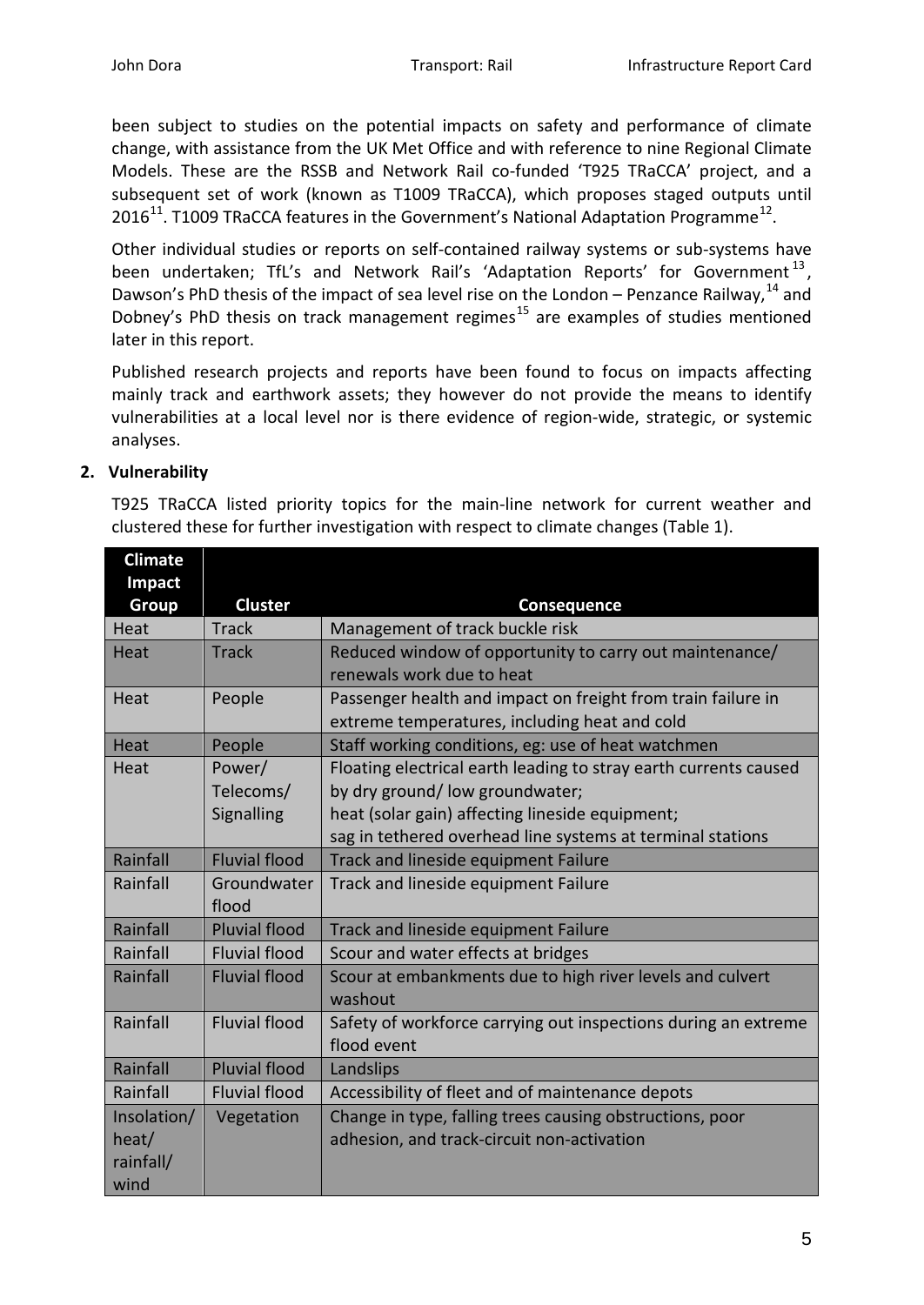| Sea level | Coastal and | Wave overtopping and flooding at defended coastal and |
|-----------|-------------|-------------------------------------------------------|
| rise and  | estuarine   | estuarine railways                                    |
| storms    | defences    |                                                       |

## **Table 1: T925 TRaCCA Prioritised Areas for Investigation**

These priority areas were taken forward for further analyses, which was successful to a degree only for the consequences 'management of track buckle risk', 'reduced window of opportunity to carry out maintenance/ renewals work due to heat', 'staff working conditions', 'sag in tethered overhead line systems', 'scour and water effects at bridges', and 'landslips'. These are discussed in section 3.

TfL in its adaptation report for Government has identified 'weather risks' for its underground and surface networks as outlined in Tables 2 and 3, again based upon current weather knowledge:

| 1- Extreme Hot Weather - Key track, signals, &<br>communications assets and staff & passengers. |
|-------------------------------------------------------------------------------------------------|
| 2- Rain & Flooding - Track & signal drainage                                                    |
| 3- Cold & Freeze - Impact on track integrity                                                    |
| 4- Rain & Flooding – Key infrastructure drainage                                                |
| 5- Drought - Vegetation impact                                                                  |
| 6- Snow - track, signalling and depot operations                                                |
| 7- Cold & Freeze - Train system components                                                      |
| 8- Cold & Freeze - Slips/trips for staff and customers.                                         |
| 9- Rain, Flooding and snow - Damage to inside of<br>carriages                                   |
| 10- Wind- Damage to infrastructure, track and<br>vegetation.                                    |
| 11- Drought - Ground stability impacts                                                          |

## **Table 2: London Underground Weather Risks**

| 1 Heat – key signal, power, communications<br>assets    |
|---------------------------------------------------------|
| 2 Snow and Ice – slips/trips for staff and<br>customers |
| 3 Snow - Depot operations                               |
| 4 Snow - Track and street clearances                    |
| 5 Wind - Damage to overhead lines                       |
| 6 Flooding – Depots and Tracks                          |
| 7 Rain – Track drainage                                 |
|                                                         |

**Table 3: London Rail Weather Risks**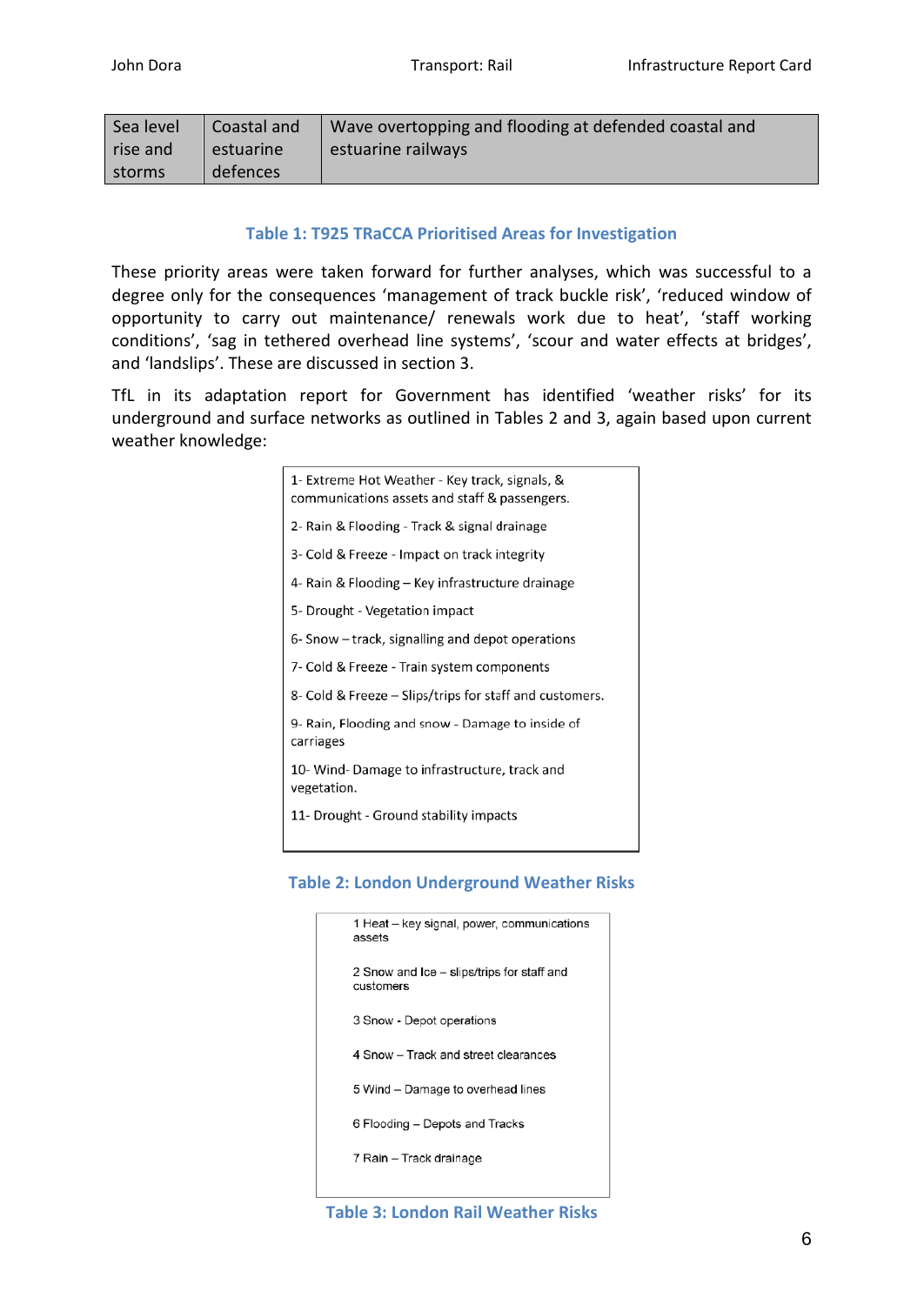There is considerable overlap between the 'priorities' found by RSSB and the risks noted by TfL; all represent vulnerabilities to weather in the current operation of the main-line and TfL networks.

Whilst no evidence has been found to suggest that tools are available to determine climatechange vulnerabilities on a location basis, Network Rail has tools and processes to manage current risks. Network Rail's 'Washout and Earthflow Risk Mitigation' (WERM) tool<sup>[16](#page-18-15)</sup> uses LiDAR technology to identify earthworks likely to experience water-induced problems; Drainage condition surveys are mandated by Network Rail's Railway Drainage System Manual<sup>[17](#page-18-16)</sup> and earthworks' surveys are captured in the 'RT065' management tool<sup>[18](#page-18-17)</sup>. These surveys help to identify poor condition and vulnerable assets. Similarly, railway standards require registers of bridges and earthworks likely to suffer from scour<sup>19</sup>, and track condition is monitored to identify sections of track at risk from heat-induced track buckles<sup>20</sup>. These tools and standards for useful starting points for further analyses, however none are strategic or systemic in nature.

### **3. Potential impacts of climate change**

### Climate-related impacts on railway sub-systems

T925 TRaCCA assessed the potential impacts of increased temperature, increased precipitation, changes in wind and sea level rise but was unable to determine in detail local, system or strategic impacts across the network. Some of the scientific challenges experienced were related to the uncertainties in predictions of wind and the lack of projected data on extremes. Asset information was scarce for other than track buckle risks and challenges highlighted by T925 TRaCCA included the lack of data at a component and location-specific level to permit comprehensive analyses.

Among the key findings from T925 TRaCCA, however, were lists of potential impacts for the 2040s. This was against a modelled baseline period, of 1971 to 2000. The Met Office provided details as follows, from an assessment methodology developed by the Met Office Hadley Centre in collaboration with experts from the GB railway industry:

**Heat-induced track buckling:** An increased incidence of temporary speed restrictions (TSRs) is likely, owing to risk mitigation measures for track buckling, and consequent degraded performance owing to these measures. For example, across South West England, for the track condition *'Tamped/lined with slues/lifts > 25mm'*, the average modelled number of days with 30/60mph TSRs is roundly 0.5 per summer season in the baseline period. By the 2040s, this is projected to increase by a factor of around four on average, though this factor could range from around two-and-a-half to around seven. In general, the number of heat monitoring days and the frequency of speed restrictions are projected to remain most frequent across the South and East of Great Britain, but the largest percentage changes are projected to be in the North and West of Great Britain, with a marked difference in climate north/ south across the country.

**Heat impact on track maintenance:** An increase in the number of days is forecast, where track maintenance cannot be carried out; a precautionary measure to reduce the likelihood of track buckles owing to sustained high temperatures. For example, across Scotland, the average modelled number of non-track-work-days in the baseline period is roundly 9 days per summer season. By the 2040s, this is projected to increase by a factor of around twoand-a-half on average, though this factor could range from around one-and-a-half to around three-and-a-half. In the future, the occurrence of these events is projected to remain most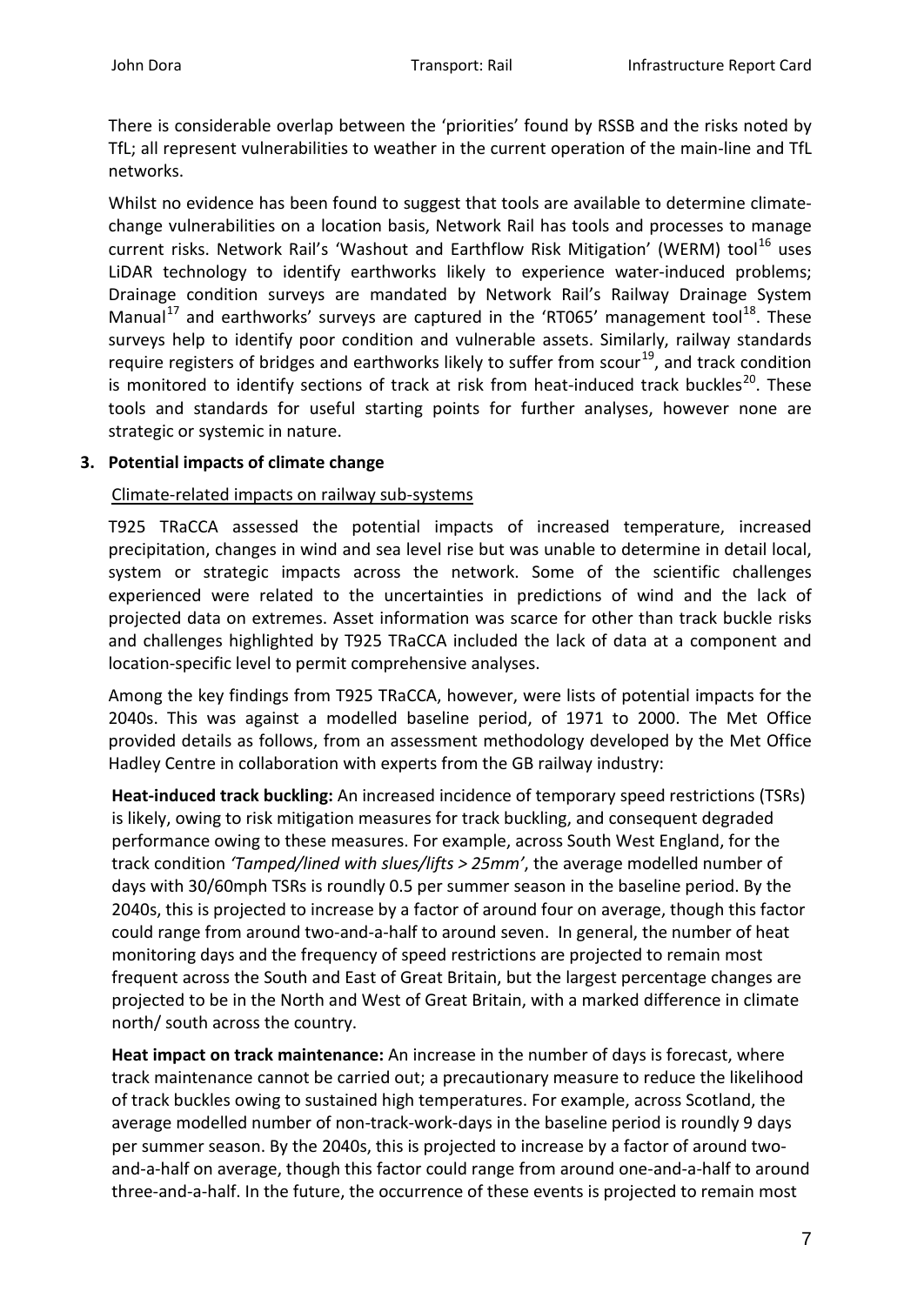frequent across south-eastern areas of Great Britain. The largest percentage changes, however, are generally projected to be in north-western parts of Great Britain.

**River flooding affecting bridges:** More precipitation causing river flooding can increase the likelihood of scour affecting vulnerable river bridges. Detailed river flow analysis has not been conducted; rather future flood risk has been inferred from analysis of multi-day rainfall totals that have caused flooding in the past. Case study analysis suggests an increase in these extreme rainfall totals through to the 2040s with model mean changes of 10% to 40% across the different basins. However a larger range of changes is seen across different model versions, including reductions as well as much larger increases. The results point towards an increased risk of river flooding; however the magnitude of change remains uncertain.

**Extreme precipitation causing landslips:** The future risk of landslips caused by large monthly rainfall totals has been investigated and there is mixed evidence for whether critical events could become more or less frequent. Further data, analysis and science are required to ensure landslip risk is sufficiently well represented. Total daily rainfall extremes have been analysed to understand future localised surface water flood risk. Across Great Britain, very wet day frequencies are projected to increase on average by between 0% and 30% by the 2040s, although a larger range of changes, both positive and negative is seen across the different model versions. Consequently, the results point towards an increased risk of surface flooding (although a reduction cannot be ruled out), although the magnitude of change remains uncertain. Further analysis would be required to quantify the impacts and future vulnerability of heavy rainfall events on Network Rail infrastructure.

**Heat-related sagging of overhead power lines:** The sag of overhead line equipment (OLE) has been investigated via a temperature threshold exceedance analysis. For the lowest threshold (33°C), there is a small projected increase in the modelled average occurrence of sag by the 2040s with respect to the baseline period. For example, across central England, the average modelled number of days with temperatures exceeding 33°C is 1.4 (per 30 summers) in the baseline period, and by the 2040s this is projected to increase by a factor of around four on average, though this factor could range from around one-and-a-half to around seven. However, there are some parts of Great Britain where the two higher thresholds (35°C and 38°C) are exceeded neither during the modelled baseline period nor during the 2040s. Where exceedance does occur, its rarity during the baseline period means that even large projected relative changes are consistent with continuing rare exceedance in the future.

**Increased exposure of staff to heat stress**: Heat stress was assessed using the existing Met Office Heat-Health Watch threshold temperatures therefore taking no account of the potential for a population to acclimatise to higher temperatures over time. During the modelled baseline period there are relatively few heat stress episodes, but by the 2040s, more episodes are projected, especially in the south. For example, across Wales, the average modelled number of heat stress episodes in the baseline period is 5 (per 30 summers). By the 2040s, this is projected to increase by a factor of around five-and-a-half on average, though this factor could range from around two to around eleven. Percentage changes in numbers of heat stress episodes are projected to be greatest in the North and West of Great Britain.

**Reduced incidence of cold conditions:** The occurrence of cold conditions is problematic for the performance of the rail network, and is projected to decrease – but not to cease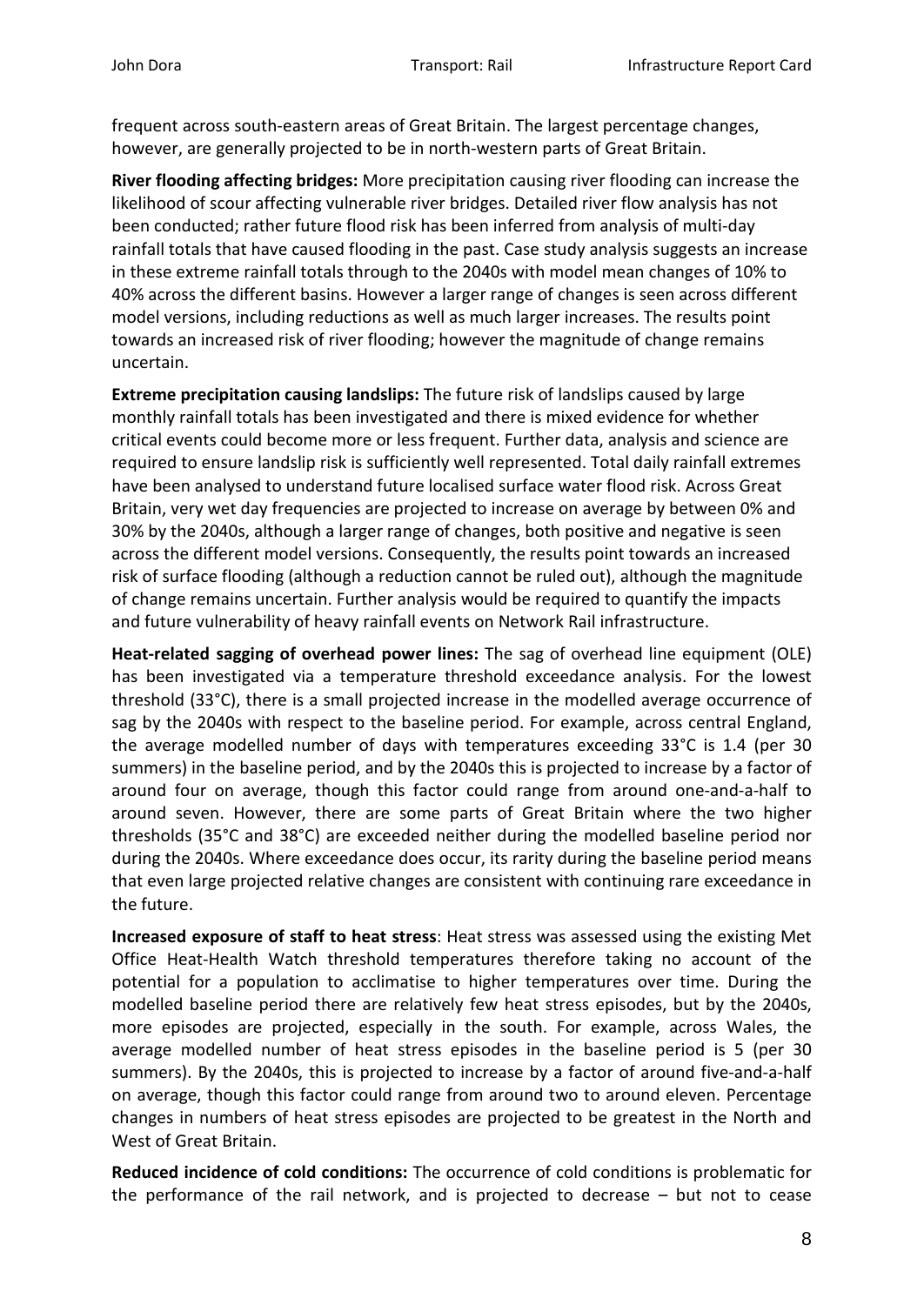altogether – by the 2040s. For example, across North West England, the average modelled November-March ("winter") occurrence of days with minimum temperatures below 0°C during the baseline period is roundly 48 per winter season. By the 2040s, this is projected to decrease by around 45% on average, though this could range from around a 35% decrease to around a 50% decrease.

TfL's Adaptation Report provides 'Business Climate Change Risk Maps' and has summarised the changes in weather leading to impacts for the 2050s:

**Flooding:** TfL states that flooding has a very low likelihood due to the level of flood protection that London receives from the Environment Agency flood protection systems and the range of mitigation actions that have already been put in place.

Pluvial flooding can impact on TfL's rail, tram and Tube tracks, stations and signals. In both cases, TfL's records shows that consequences are medium impact although short term.

**Extreme high temperatures:** TfL's analysis has shown that currently the main source of heat in the underground system is from the trains themselves.

Other (medium to low) risks from high temperatures include the potential communications and substation equipment being affected, points equipment drying out, shrinkage and ageing of wiring, increased risk of fires damaging cable runs, overheating signalling equipment rooms and heat haze distortion for drivers viewing signals.

**Low temperatures and temperature fluctuations:** Extreme levels of snow can impact on system delivery of transport from hazards at TfL depots where approach roads, tracks and equipment can become iced up. Extremely heavy snow loading on depot roofs may cause problems. There can also be impacts on station assets, such as approaches, signs, lifts, public address systems, stairs and platforms.

Snow and ice can be a risk to passengers and staff such as slips, trips and falls, staff unable to get to work, staff fatigue. There can be associated issues with availability of grit supplies which can be more of a regional or national issue.

Other initiatives by TfL include studies currently in progress into heat and passenger discomfort $^{21}$ .

These potential impacts from climate change are similar or the same as impacts experienced recently during extreme weather events or prolonged or combined weather conditions which, while not 'extreme' per se can have deleterious safety and performance impacts across the railway system.

A conclusion is that with current rules, the provision of safe railway operation in a changing climate is highly likely to result in degraded railway system performance, all else being equal.

# **4. Assessment and management of climate change risks**

# Network Rail

Network Rail is developing Route-based weather resilience and climate change adaptation plans, as noted in the Office of Rail Regulation's (ORR) Control Period 5 (CP5) Final Determination<sup>[22](#page-18-21)</sup>. Network Rail will submit eight Route plans by the end of September 2014. In the Western Route, investment at the following locations is planned  $^{23}$  $^{23}$  $^{23}$ :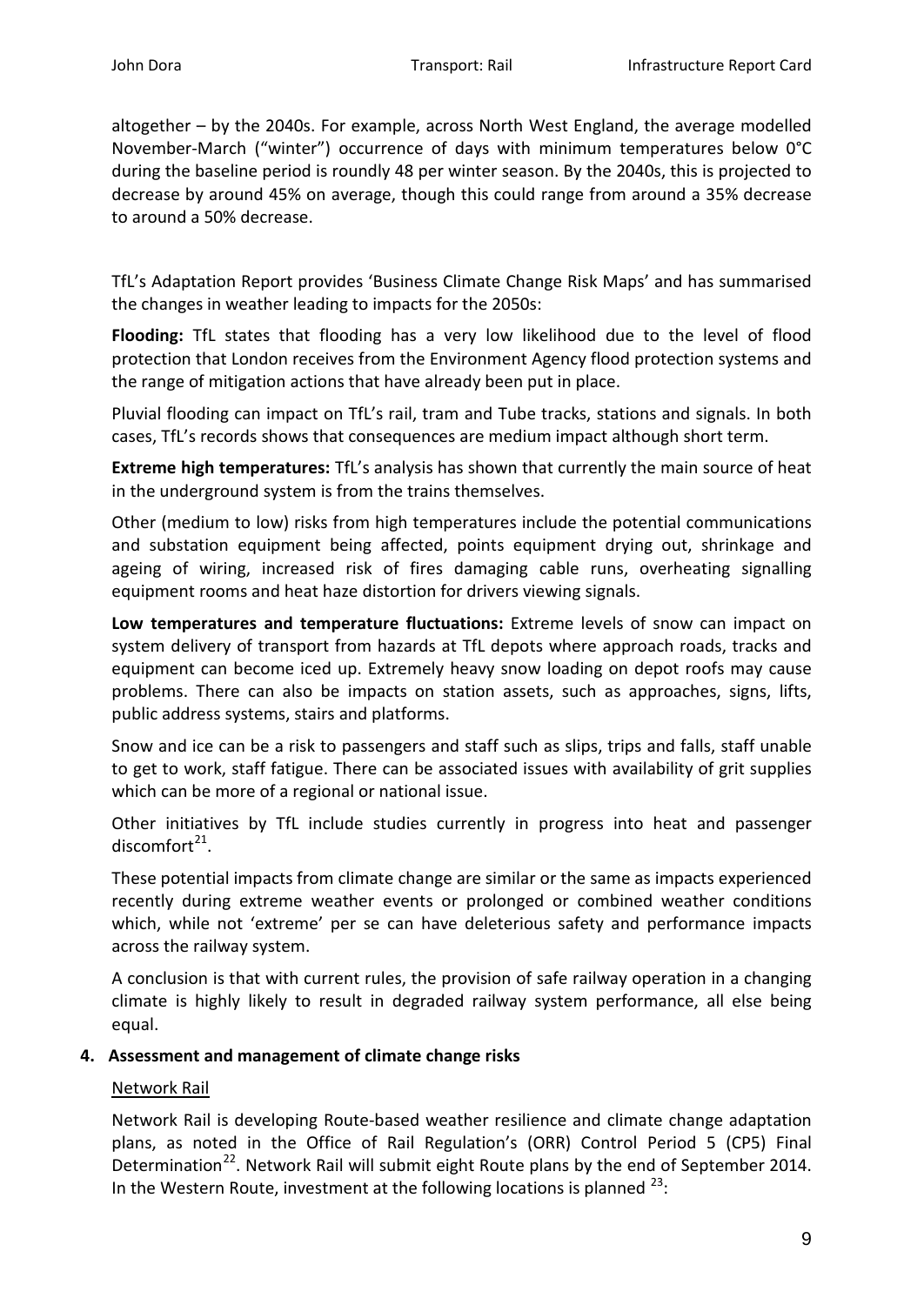- Dawlish Sea Wall affected by coastal storms and sea level rise;
- Chipping Sodbury Tunnel frequently affected by groundwater floods
- Exeter Cowley Bridge Junction affected by river flooding;
- Hinksey, south of Oxford affected by river flooding.

Items are noted in the Network Rail draft Delivery Plan<sup>[24](#page-18-23)</sup> for CP5 that afford better 'weather resilience'; for example in CP5 drainage assets feature in a degree of detail previously unseen in regulatory documents, and expenditure on earthworks will increase by 20% when compared with CP4 plans.

Network Rail has set up a national Weather Resilience and Climate Change Steering Group<sup>[25](#page-18-24)</sup> which effectively is building 'adaptive capacity'. This group, supported at Board level, sponsors and directs activity to increase infrastructure resilience both to current weather and the future climate. Because of the wide-ranging nature of its work and the amount of current work this report necessarily summarises at high level Network Rail's activity; the following provides some examples of intended practice:

- Allocating funds to protecting tracks and bridges against floods and heat waves;
- Delivering analyses of impacts from projected climate change, both internally and externally;
- Increasing adaptive capacity to provide a strong and informed base for effective climate change adaptation decision making;
- Supporting the new phase of the TRaCCA research programme to deliver step changes in the knowledge of railway asset vulnerabilities and system inter-dependencies;
- Developing decision support tools to drive an increase in climate change resilience of the GB railway industry.

#### TfL: Metro and Underground

All TfL's operational business areas have assessed the risks from a changing climate and these are shown in the TfL Adaptation Report. The key results from TfL's review of its risk assessments have been incorporated into TfL's risk management system, which generates snapshots of the then key current, mitigated risks. The Mayor's Adaptation Strategy refers to these risks.<sup>[26](#page-18-25)</sup>

#### Translink - Northern Ireland Railways

Climate change is on the Translink agenda, and liaison with the Department for Regional Development and with the Department of Agriculture and Rural Development on impacts and possible futures has taken place.<sup>[27](#page-18-26)</sup>

#### RSSB rail industry studies

The rail industry recognises that more detailed evidence and data are required as to how infrastructure assets react to current extreme weather, and in the context of climate change.

There is no evidence of a strategic or systemic assessment of climate change risks across the entire railway system. Strategic risk assessments will be necessary if the industry is to develop coherent investment programmes for adaptation<sup>28</sup>, and T925 TRaCCA identified a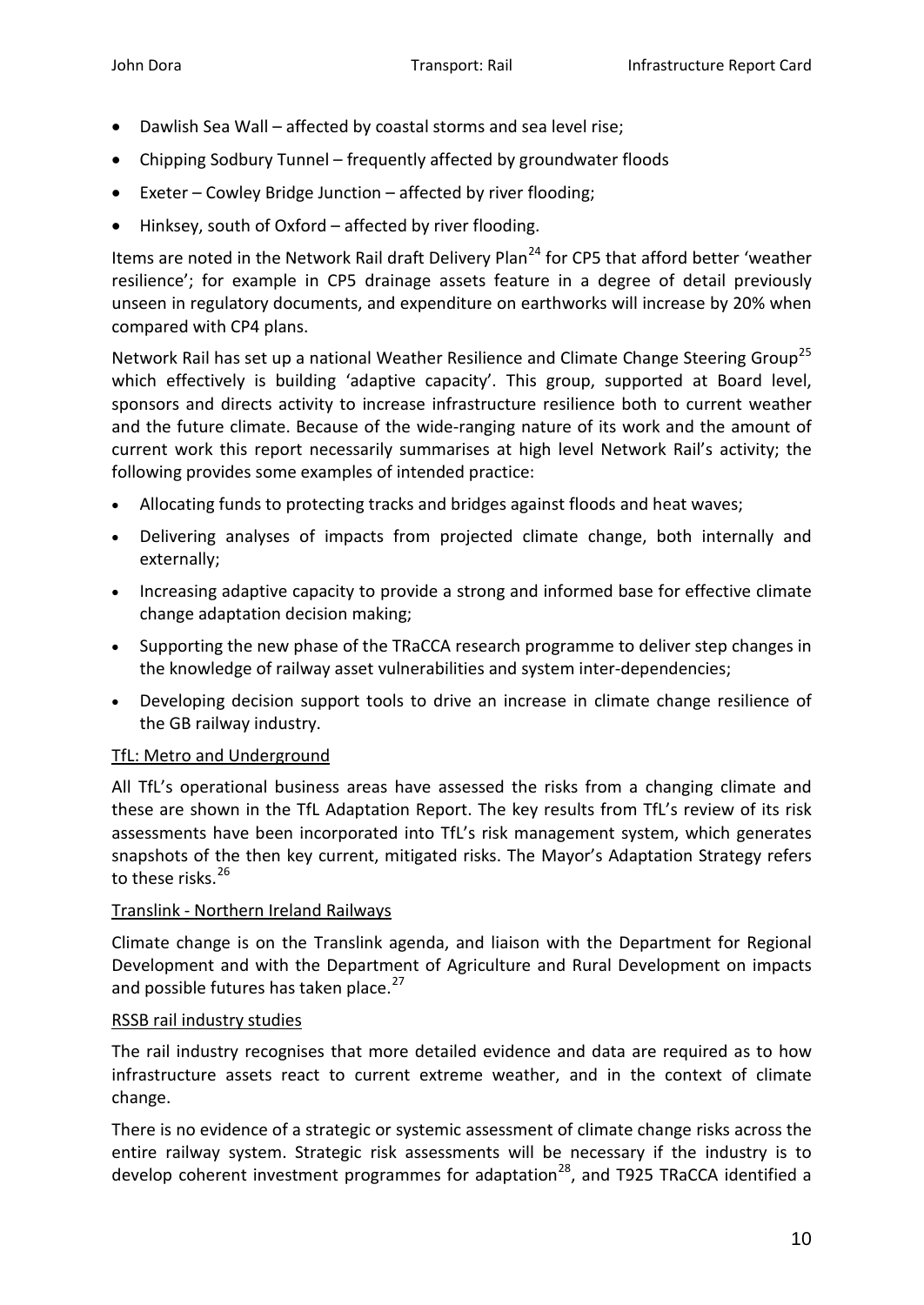need to consider the challenges - from the perspective of systemic risks, and opportunities from systemically resilient design.

## **5. Costs and/or relative magnitudes of impacts**

In view of the uncertainties surrounding the UKCP09 climate change projections and the evolving understanding of how infrastructure reacts to weather events, detailed accurate predictions of the costs resulting from climate change concerning the railway as a system have yet to be developed. Indeed there have been debates as to the ways costs are measured and utilised, with the use of 'delay minutes' (the most used metric) questioned in T925 TRaCCA, as possibly not the most appropriate metric for network management or for research purposes.

Papers have been found to analyse single topics:

Dawson's analysis of the economics of sea level rise and the impact on the London – Penzance railway account for disbenefits in the south west of England and changes in socioeconomic trends in order to demonstrate plausible future impacts of line closures at Dawlish. Illustrative costs of climate change over and above a 'no climate change' scenario show an annual average cost ranging from £1.01M - £1.32M in the 2020s to £15M- £24M by the end of the century.

Jaroszweski<sup>[29](#page-18-28)</sup> examines the spatial propagation of delays across the GB rail network caused by three weather-related incidents, at Barnt Green, Shap and Newcastle on  $28<sup>th</sup>$  June 2012, a day of severe thunderstorms across the UK $^{30}$ . Jaroszweski's paper gives indications of how extreme weather can cause impact at a regional and national scale and can been used as an analogy for the extent of impacts possible with climate change. For example, the incident at Shap was a landslip on the arterial West Coast Main Line at a two-track section between Penrith and Oxenholme. Trains were unable to travel over the damaged section of track until the next day and disruption to the railway network was recorded as far afield as Basingstoke, London and Llandudno. See Figure 1.



**Figure 1: Propagation of delays from a landslip at Shap, 28th June 2012**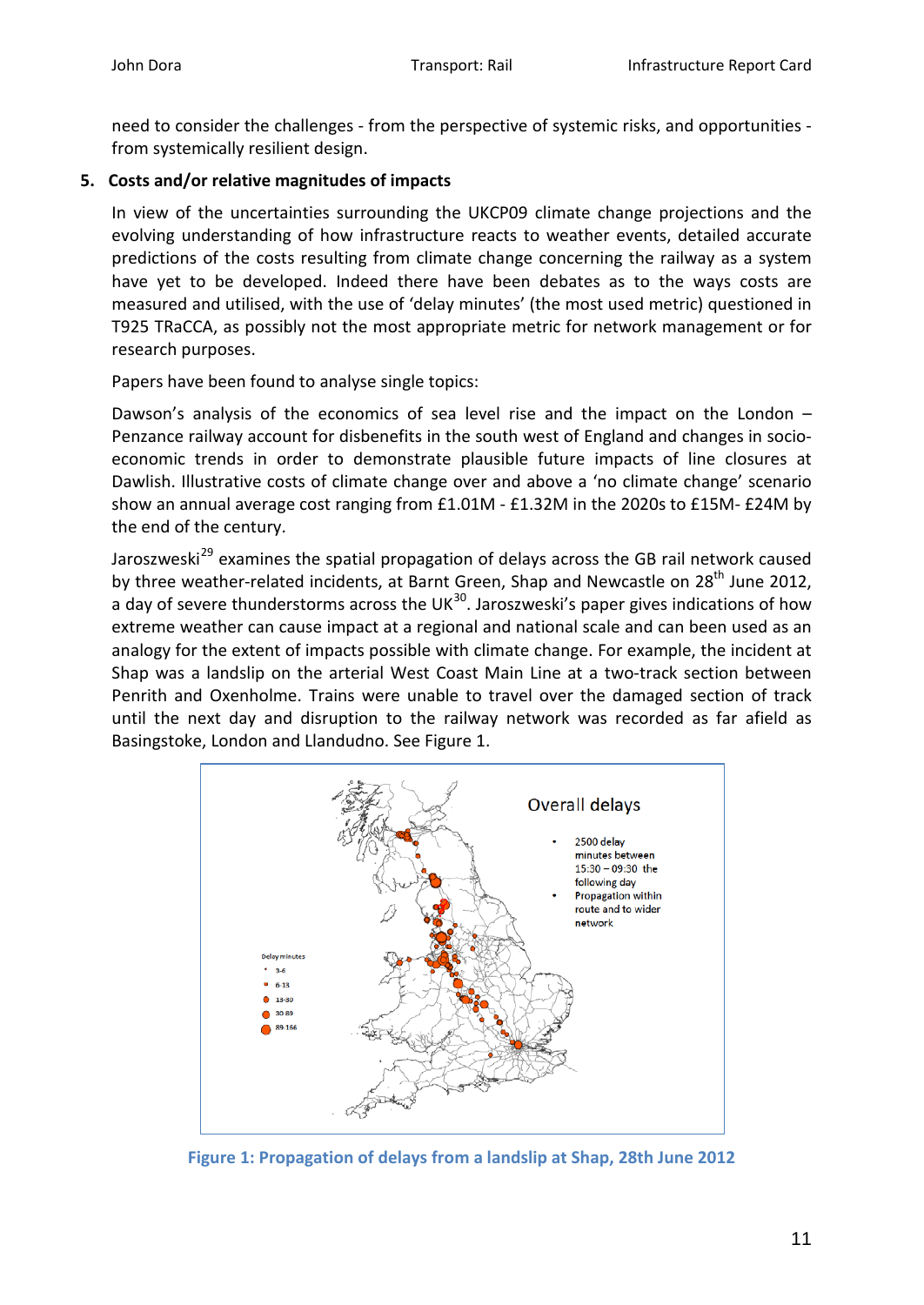Dobney assessed the impacts of climate change relating to damage and delays caused by hot and cold weather on track systems, quantifying the change in delays owing to climate change against current conditions. Dobney made recommendations for alleviating the adverse impacts of climate change; in this analysis it is believed that GB railways can operate with a stress free (rail) temperature of 27°C (this is the same as existing) under future climate scenarios, provided the tolerable range is narrowed upwards from 21°C towards 27°C and that the quality of track, track-bed and subgrade are improved. These actions should limit the potential damage caused by more challenging temperature extremes. If changes are not made to make the track more resilient to hotter summers the cost of buckles and heat related delays are projected to increase from £3.3m under baseline climate conditions to £24.7m in the 2080s under the high emissions scenario.

Baker et al discuss the need to consider wider economic disbenefits when examining the costs of climate change and railways and make links to the system thinking required not just related to rail but into the needs of a wider transport system. This paper mentions that the technical issues are fairly well understood, but an overall framework for the quantification of the likely effects of these issues on the railway industry and a method for assessing which are the most critical effects to which resources should be given a priority.<sup>[31](#page-18-30)</sup>.

Collectively these studies show that the economic impacts, both direct and indirect, of extreme weather and climate change cannot be isolated or limited to particular 'elements' of the rail network; strategic and systemic assessments of costs and impacts are not evident and should be undertaken.

## **6. Adaptation opportunities**

#### Engineering and asset lifecycle considerations.

'Engineering' covers the installation, maintenance, renewal or refurbishment of engineered measures on the infrastructure.

The opportunity to modify an asset to provide improved resilience and redundancy at asset renewal stage is identified in Network Rail's Adaptation Report; adaptation carried out during the routine renewals process might permit adaptation at marginal cost. This approach is facilitated by guidance given in Network Rail specifications for the design of bridges $^{32}$  $^{32}$  $^{32}$  and of drainage, in the Railway Drainage Systems Manual. These documents require designers to design new or refurbished assets with the future climate in mind.

Examples of potential adaptation measures are described in Table 4. The risks and issues have been sourced from T1009 TRaCCA:

| <b>Climate Risk</b> | <b>Issue</b>                                                                  | <b>Potential engineering measures</b>                                                                     |
|---------------------|-------------------------------------------------------------------------------|-----------------------------------------------------------------------------------------------------------|
| High temperatures   | <b>Track buckle</b><br>and associated<br>mitigation<br>management<br>measures | Maintain tracks to narrower temperature<br>tolerances ie: change to more resistant<br>specifications      |
| Low temperatures    | Ice build up on<br>rolling stock<br>which can<br>detach and<br>damage the     | Clutter-free design for underside of<br>vehicles<br>De-icing tents for use prior to entry into<br>service |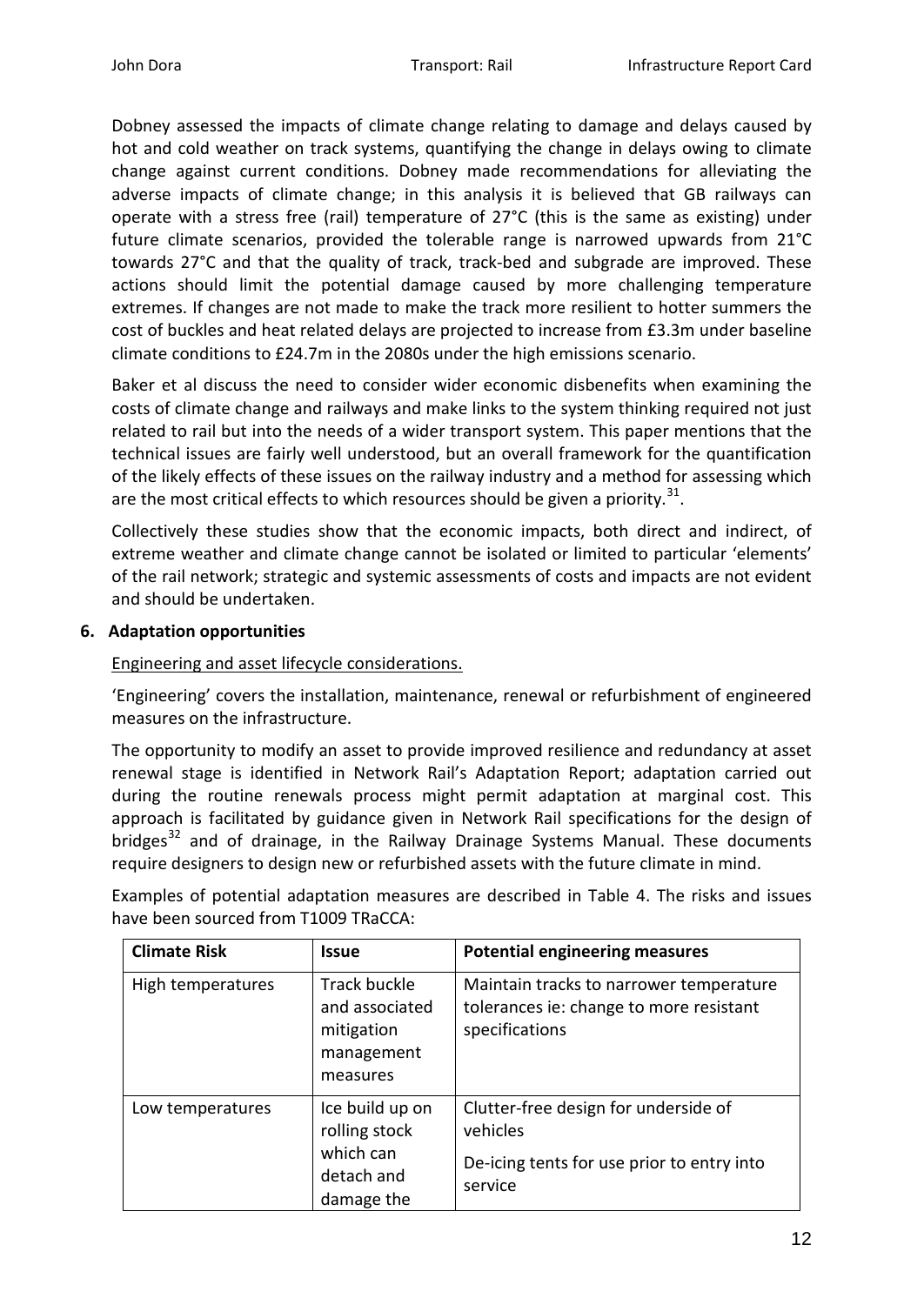|                         | stock or the<br>infrastructure                                                         |                                                                                                                                  |  |
|-------------------------|----------------------------------------------------------------------------------------|----------------------------------------------------------------------------------------------------------------------------------|--|
|                         | Freeze thaw at<br>rock cuttings                                                        | Rock removal activity on a cyclic basis                                                                                          |  |
|                         |                                                                                        | Netting of rock cuttings                                                                                                         |  |
| Rapid<br>change<br>in I | At lineside<br>electronic<br>equipment<br>affecting power,<br>signalling,<br>telecomms | Use of more benign electronics                                                                                                   |  |
| temperature             |                                                                                        | Use of temperature stabilising 'design' for<br>lineside equipment - green roofs, siting in<br>benign location                    |  |
| High precipitation      | Scour at bridges                                                                       | Improve scour resilience during routine<br>renewal of scour protection systems<br>(design life c 20 years)                       |  |
|                         |                                                                                        | Design future bridges to withstand climate<br>change                                                                             |  |
|                         | Landslips                                                                              | Identify and introduce resilience measures<br>at vulnerable sites such as shaping to<br>reduce slope angles                      |  |
|                         |                                                                                        | Vegetation management                                                                                                            |  |
|                         |                                                                                        | Improve drainage                                                                                                                 |  |
| Low precipitation       | Desiccation of<br>clay<br>embankments                                                  | Identify at-risk locations                                                                                                       |  |
|                         |                                                                                        | Vegetation management                                                                                                            |  |
|                         |                                                                                        | Rebuild embankment removing<br>desiccation-prone material                                                                        |  |
| High winds              | Trees being                                                                            | Identify at-risk locations                                                                                                       |  |
|                         | blown on to the<br>line                                                                | Vegetation management                                                                                                            |  |
|                         | Dewirement of<br>overhead<br>traction power<br>lines                                   | Identify at-risk locations                                                                                                       |  |
|                         |                                                                                        | Strengthen existing equipment, at renewal<br>stage if possible                                                                   |  |
|                         |                                                                                        | Design new equipment with uncertainty in<br>mind, making provision to retrofit or-if<br>economically sound - build in resilience |  |
| Humidity                | Increased leaf-<br>fall and<br>adhesion<br>(braking)<br>hazards                        | Identify at-risk locations                                                                                                       |  |
|                         |                                                                                        | Vegetation management                                                                                                            |  |
| Lightning               | Affecting power,<br>signalling,                                                        | Identify at-risk locations                                                                                                       |  |
|                         |                                                                                        | Protect equipment from lightning strike                                                                                          |  |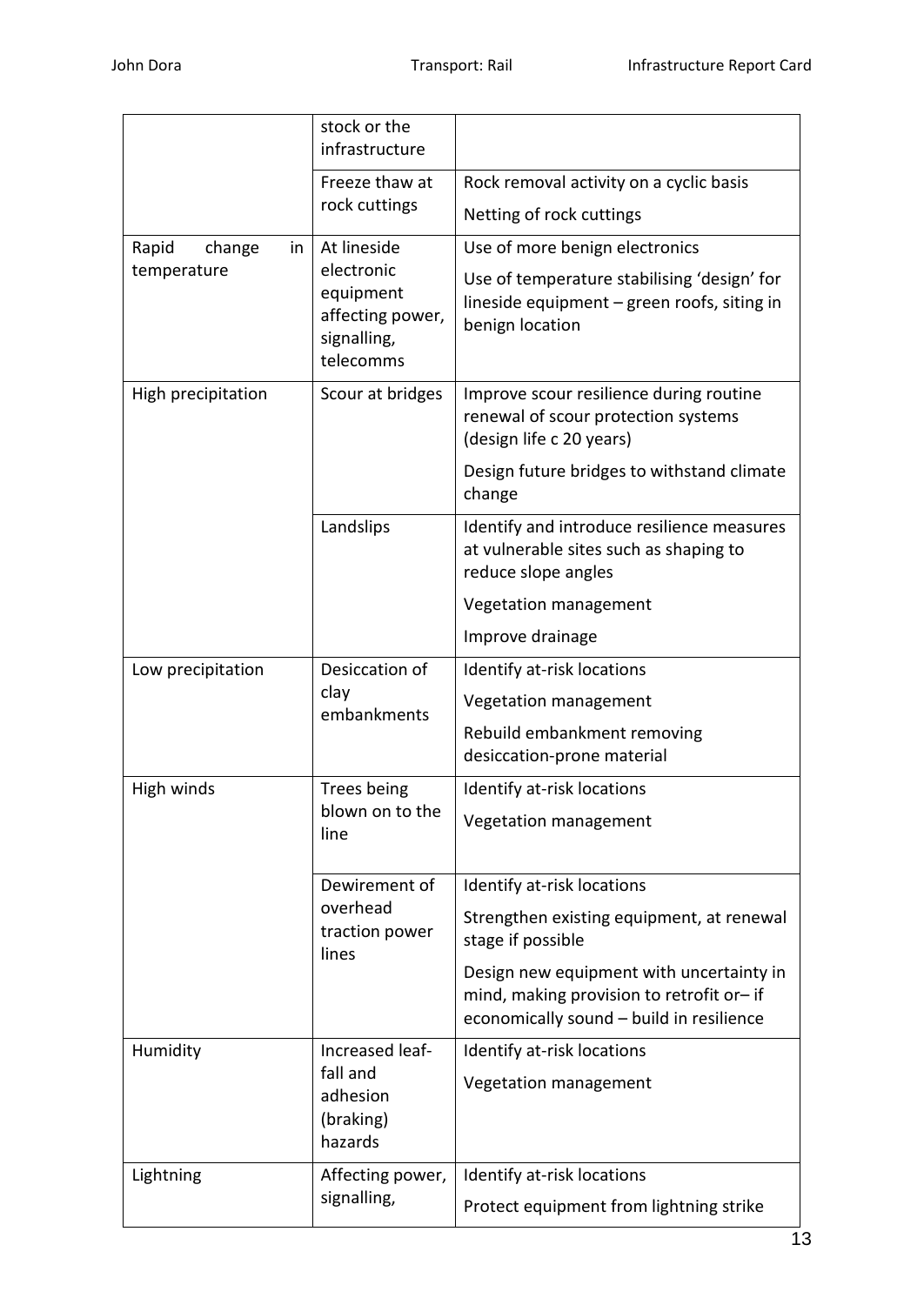|                | telecomms                                  | Consider redundancy as a mitigation (eg<br>provide power on a grid basis)                                                                                  |  |
|----------------|--------------------------------------------|------------------------------------------------------------------------------------------------------------------------------------------------------------|--|
| Sea level rise | Increased<br>damage on<br>coastal railways | Identify at-risk locations<br>Factor in resilience measures for routine<br>renewal programme - design future<br>defences works with sea level rise in mind |  |

## **Table 4: Potential engineering adaptation measures**

## Operational management

Opportunities exist to develop further the knowledge gained through adaptation studies – the models, visualisations and concepts - to provide operational forecasting tools for railway operators that aid the safe and efficient use of the network<sup>33</sup>. One example in use is the Dawlish Forecasting System, that in 2008 extended the RSSB T643 on coastal railways into a forecasting tool that offers a 36-hour forecast and currently is 'run' twice daily. The system gives an hour-by-hour projection depicted in Green (low risk) to Black (high risk) status, providing Network Rail and train operators advance information as to potential performance and safety issues in enough time to react and modify train schedules and inform passengers of possible disruption. Its most notable use was in February 2014 when its first 'Black' forecast was issued, the resulting storm causing a serious breaching of the sea wall in Dawlish requiring weeks of repair work and suspended train services<sup>[34](#page-18-33)</sup>. This particular warning allowed a safe, controlled shutdown of the line before the storm arrived protecting passengers, staff and rolling stock.

The reduced future incidence of cold winters indicates a positive climate change impact on railway resilience and reliability (at least from fewer snow and ice days), but as cold conditions are likely not to cease altogether, operational readiness will still feature as a requirement. This will entail the continued need for cold weather precautions and response procedures. One challenge here might be the retention of operational knowledge – for winter response; and corporate knowledge – for winter preparedness; should a run of warm winters be experienced as happened prior to the winter of 2010.

## **7. Broader drivers and interactions**

## Resilience planning and capacity

The Government has a strategic priority to increase rail's capacity and to accelerate journey times between key cities as identified in the DfT's High Level Output Specification (HLOS) $^{35}$  $^{35}$  $^{35}$ . It has also recognised a need for improved resistance and resilience of infrastructure to weather events and climate change<sup>[36](#page-18-35)</sup>. In response, the railway industry has taken up the resilience challenge exemplified by Network Rail's CEO stating that the weather issues experienced during the winter of 2012/13 'had been a wake up call' $^{37}$ . Additionally ORR's final determination for CP5 says "We expect Network Rail to set itself ambitious environmental targets, with challenging carbon reduction trajectories and a greater focus on making assets resilient to climate change and extreme weather".

Rail network capacity – sometimes defined as 'timetabled train kilometres' – is linked to infrastructure resilience. If weather impacts upon the infrastructure causing disruption to services, this in turn reduces capacity; weather-induced disruption can cause delays and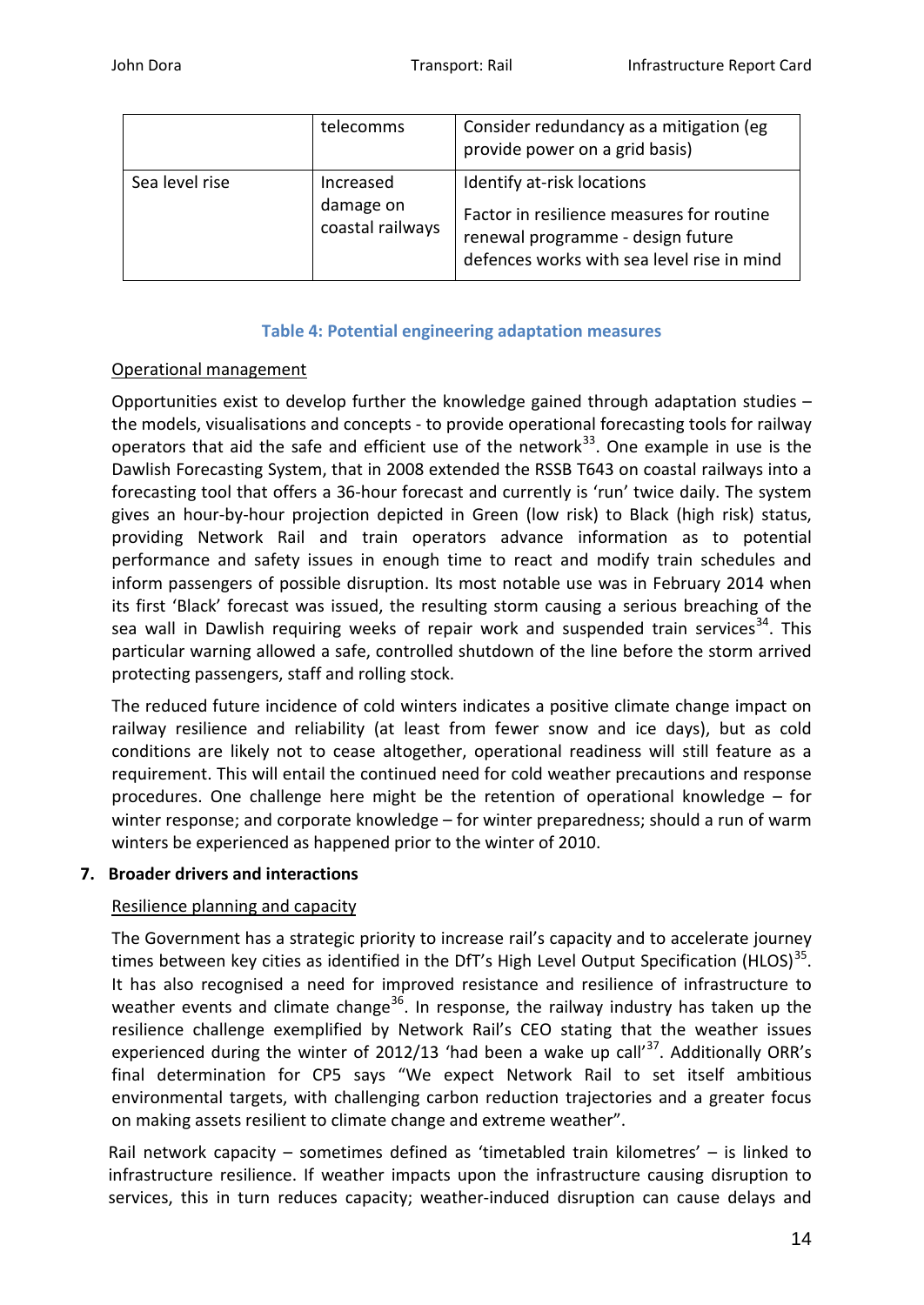cancellations and so a loss of timetabled train paths. Examples of such perturbations include landslips, sea wall breaches, and the dewirement of OLE (the latter can be caused by high winds, heat or combinations of weather effects such as winds and desiccation of earthworks $^{38}$  $^{38}$  $^{38}$ ).

The relationship between infrastructure system resilience and capacity is not yet well understood and Network Rail is investigating and identifying weather-related thresholds for infrastructure sub-system failures and the likely root causes of these via internal studies.

## Modal shift

The European Union's 2011 Transport White Paper<sup>[39](#page-18-38)</sup> calls for a 50% shift of medium distance intercity passenger and freight journeys from road to rail and waterborne transport by 2050. This would have a significant impact on the existing networks, bearing in mind that the modal shares in rail (2009/ 2010) are 10% for long-distance passenger<sup>[40](#page-18-39)</sup> and 8.4% for freight $41$ . The arguments set out above concerning capacity are relevant here also; to increase market share requires an increase in capacity. The link between capacity, resilience and climate change is implicit, a theme picked up by Doherty et  $al<sup>42</sup>$  $al<sup>42</sup>$  $al<sup>42</sup>$  where weather events are noted as causing performance impacts and so a reduction in capacity. Increased capacity can be delivered by physical works – more tracks or grade separation at junctions are two examples – but improved resilience improves capacity by reducing 'down time' or improving the recovery time after disruption.

## **8. Confidence in the science**

Guidance for assessing confidence in the science has been provided by LWEC with a '3 x 3 matrix' taken from the IPCC  $5<sup>th</sup>$  Assessment Report (IPCC, 2010)<sup>43</sup>. While this has been developed to provide consistency across climate change analyses activities, the material reviewed in support of this report had not been categorised according to the IPCC guidance.

Taking the emerging outputs from T1009 TRaCCA, a brief assessment of confidence in the climate change projections, with examples of potential future impacts, is offered in Table 5.

| High             | <b>HIGH PRECIPITATION:</b> | <b>LOW TEMPERATURES:</b>  | <b>HIGH TEMPERATURES:</b>     |
|------------------|----------------------------|---------------------------|-------------------------------|
| <b>Agreement</b> | Increased risks of scour   | Reduction in incidence    | Delays and safety from        |
|                  | at railway bridges         | of snow and ice           | track buckle risks            |
|                  | <b>HIGH PRECIPITATION:</b> | affecting rolling stock,  | <b>SEA LEVEL RISE: Impact</b> |
|                  | Increased risk of          | operations and safety of  | on coastal railway            |
|                  | landslips                  | rock cuttings             | infrastructure                |
|                  | <b>LOW PRECIPITATION:</b>  |                           |                               |
|                  | Increase in desiccation    |                           |                               |
|                  | of clay embankments        |                           |                               |
|                  | <b>RAPID CHANGE IN</b>     |                           |                               |
|                  | <b>TEMPERATURE: Impact</b> |                           |                               |
|                  | on electronic              |                           |                               |
|                  | equipment                  |                           |                               |
| <b>Medium</b>    | <b>LIGHTNING: Impact</b>   | <b>HIGH TEMPERATURES:</b> | <b>HIGH TEMPERATURES:</b>     |
| Agreement        | upon power, signalling     | Track worker safety       | Safety and comfort of         |
|                  | and telecomms              | <b>HIGH TEMPERATURES:</b> | passengers in failed          |
|                  | <b>CHANGE IN HUMIDITY:</b> | Increase in sag of        | trains                        |
|                  | Impact on leaf-fall and    | overhead power lines      |                               |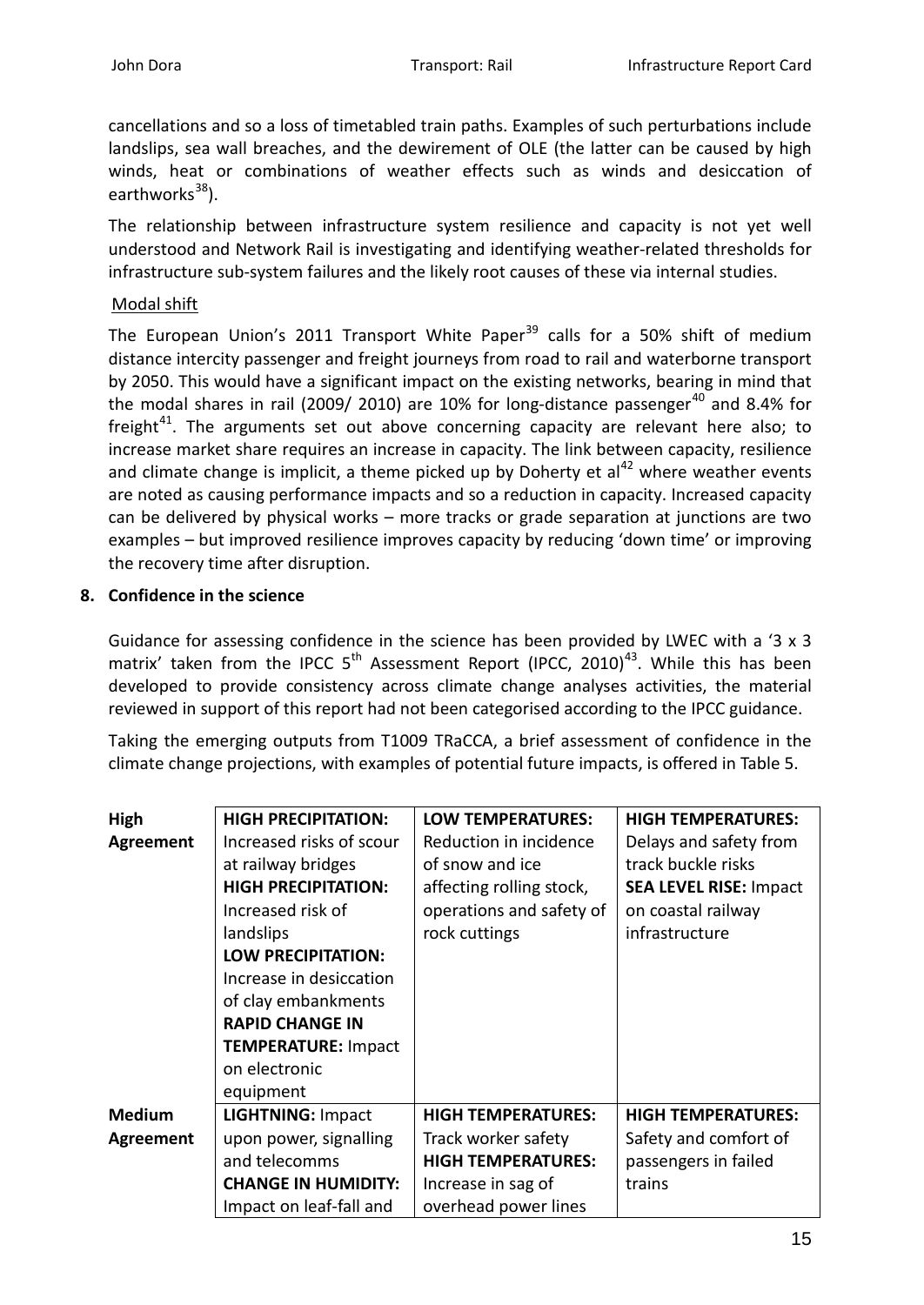|                  | vegetation growth                                                                                       |  |
|------------------|---------------------------------------------------------------------------------------------------------|--|
| Low              | <b>CHANGE IN WIND</b>                                                                                   |  |
| <b>Agreement</b> | <b>SPEEDS/ DIRECTION:</b><br>Impact of trees and<br>other obstructions<br>being blown on to the<br>line |  |

**Limited Evidence Medium Evidence Robust Evidence**

### **Table 5: Brief assessment of confidence**

**(from T1009 TRaCCA emerging outputs as related to the projected climate, with examples of potential impacts)**

## **9. Research gaps and priorities**

### Data

While some gaps and priorities for UK rail transport have been identified above, the CCRA reinforces this stating that data availability is the key issue leading to reduced confidence in analyses, and that "further uncertainty in the response functions reflects the uncertainties in climate change drivers. The majority of analyses in this report have used the UKCP09 temperature and precipitation data. Other impacts would need additional datasets and these are not readily available (e.g. wind and visibility projections)". Areas of uncertainty for future climates mean there is a need for predictions of wind, humidity and lightning, with the magnitude of precipitation and flood events and of heat build-up in cities (urban heat island) also being of concern.

Looking forward the 2013/14 IPCC AR5 assessment includes results from the next generation of global models with improved stratospheric, ocean and earth system modelling. It is important for the credibility of the ongoing adaptation work that this scientific progress is reflected in updates and enhancements to UKCP09. This might include additional variables, improved prediction of extremes relevant to adaptation and joint probabilities of the weather variables of concern.

## Weather, asset and system behaviour

T925 TRaCCA acknowledges that the baseline relationships between weather and disruption on the railway network have not been validated. Understanding the current relationships between weather and asset behaviour is fundamental to projecting the potential impact of future climates, as well as forecasting current operational failures. The work Network Rail has undertaken in its internal studies will provide valuable baseline information.

There is a need also to consider impacts in system terms – how single points of failure such as at Shap in June 2012 can compromise operations at a network level is an area requiring systemic analyses.

## Knowledge retention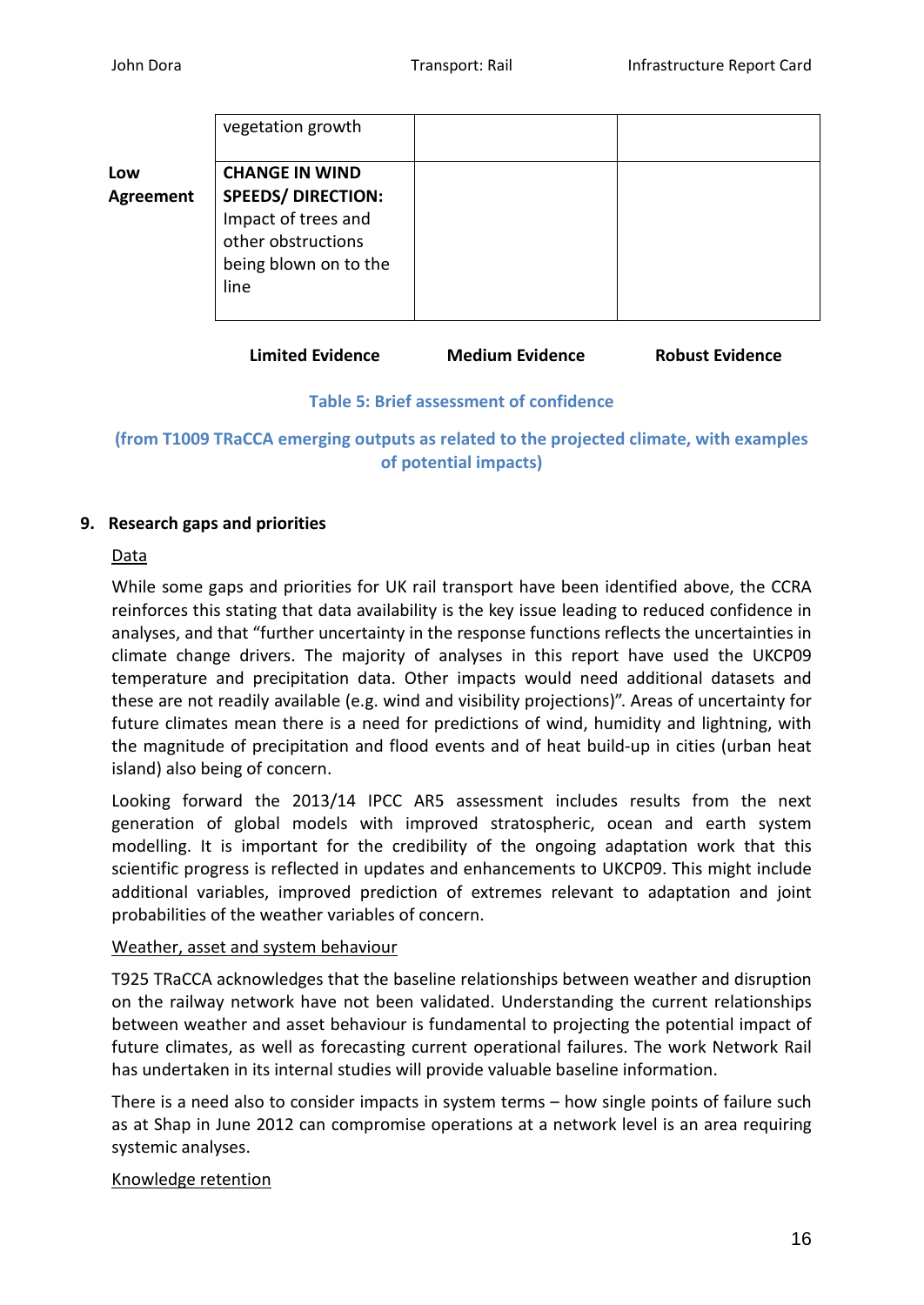Weather records have shown periods of drought followed by floods (1992, 2012); runs of warm winters followed by extremely cold and snowy/ icy winters (1963, 2010); years of benign sea conditions then a set of coastal storms accompanied by storm surges (1953, 2013/14); and rainfall events deluging large parts of the country (August 1948, June/ July 2007). Investigations are carried out after these events and recommendations are made, such as the DfT Transport Resilience Review published in July 2014<sup>44</sup>. Incident/ accident reports can be compiled where necessary. Reports over time (compare Bye's report into the 1998 floods<sup>[45](#page-18-44)</sup> with Pitt's report into the 2007 floods<sup>[46](#page-18-45)</sup>) are seen to tackle the similar or the same issues and one could ask 'why have these lessons not been learnt?' Those that experience the response and aftermath of such events carry that knowledge with them throughout their careers, however the transfer of that knowledge from generation to generation is sometimes difficult, perhaps owing to day-to-day pressures and priorities.

For 'knowledge retention' there is a need at both operational and corporate level to improve the embedding and sharing of learning, particularly from those who gain hands-on experience of reacting to weather events. Further to this there would be merit in devising evidence or research-based tools that can help organisations predict and prevent failure.

### Costs and benefits

Strategic and systemic assessments of impacts, costs and wider economic benefits are not evident and steps should be made as a priority to integrate climate change analyses activities towards these aims.

### **10. Conclusions**

The UK rail industry acknowledges climate change as a long term threat and has engaged in a number of studies which have shown some vulnerabilities, mostly related to increases in temperature (eg: track buckle risks, and staff stress related) and precipitation (eg: landslip risks and scour at bridges), because climate projections in these areas are more confident than for other types of weather. From these studies it is concluded that warmer summers and wetter winters will mean a less reliable railway service, but there will be fewer cold winter days leading to poor performance on the network. This is against a background of increasing passenger patronage, UK policy drivers that require an increase rail capacity, and EU requirements for a 50% modal shift to rail by 2050.

Confidence in the climate change science is seldom high. Gaps and uncertainties are apparent in the science as regards the granularity of spatial detail and the prediction of extremes – future conditions are stated mostly as averages in the UKCP09 projections. There are significant uncertainties in the predictions for wind, humidity and lightning.

Whilst studies have attempted to quantify future climate-related impacts, they have been unable to do so comprehensively; nor have attempts been made to establish system-wide costs or strategic priorities. Quantification of impacts at best has been found to relate only to a general increase in days of exposure and delay minutes at a regional level; more granular, location-specific information is not available. The baselining of current climate conditions generally, has not been undertaken and the utility of the most commonly used metric – 'delay minutes' – has been questioned.

Work has been undertaken by Network Rail to analyse and set current weather-related thresholds for sets of its assets, however further assessment of climate change impacts at local and strategic levels is needed.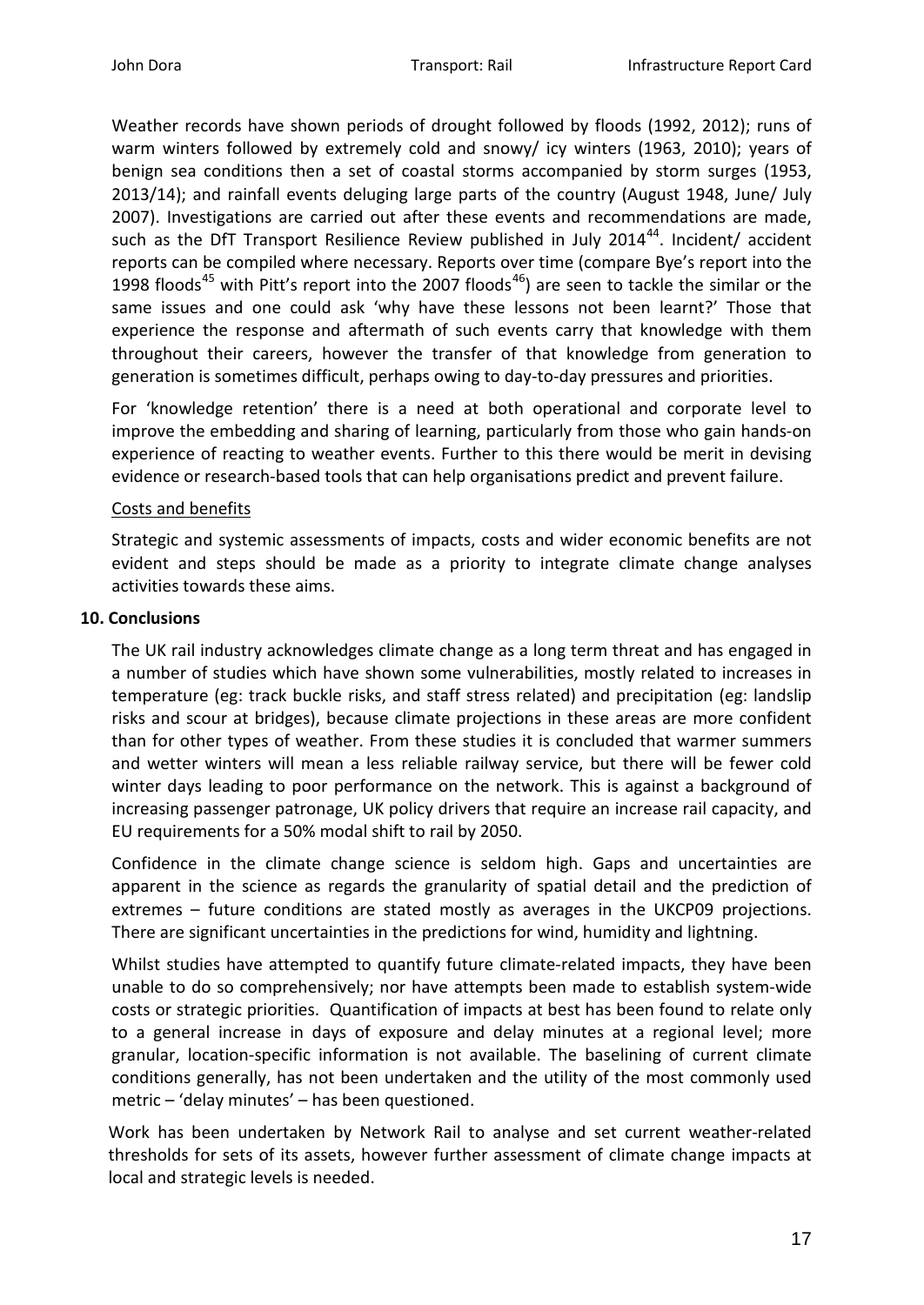Better ways to retain and pass on climate and weather impact knowledge can help provide the experience and tools to 'predict and prevent' failures.

Opportunities exist to set out and act upon low-cost adaptation strategies – such as adapting assets when they are undergoing major works – and adaptation modelling can help to improve current operational management as the Dawlish forecasting system shows.

Proactive adaptation investment plans have not generally been seen; however Network Rail's route weather resilience and climate change adaptation plans are a step in the right direction towards a coherent adaptation strategy.

Priorities should be to:

- Improve the confidence and availability of climate projections to suit the analysis needs of the infrastructure systems affected;
- Investigate whether new infrastructure-related metrics are required to facilitate better operational management and research;
- Establish baseline, and future, impacts, operating costs and economics of adaptation, across a wide set of asset types;
- Integrate research and analysis work, under a 'systems thinking' evidence-based framework;
- Improve and embed the knowledge and understanding of climate change impacts at local/ asset and strategic/ route levels.

This would ideally involve other parts of the infrastructure sector owing to the way that infrastructure systems are interdependent.